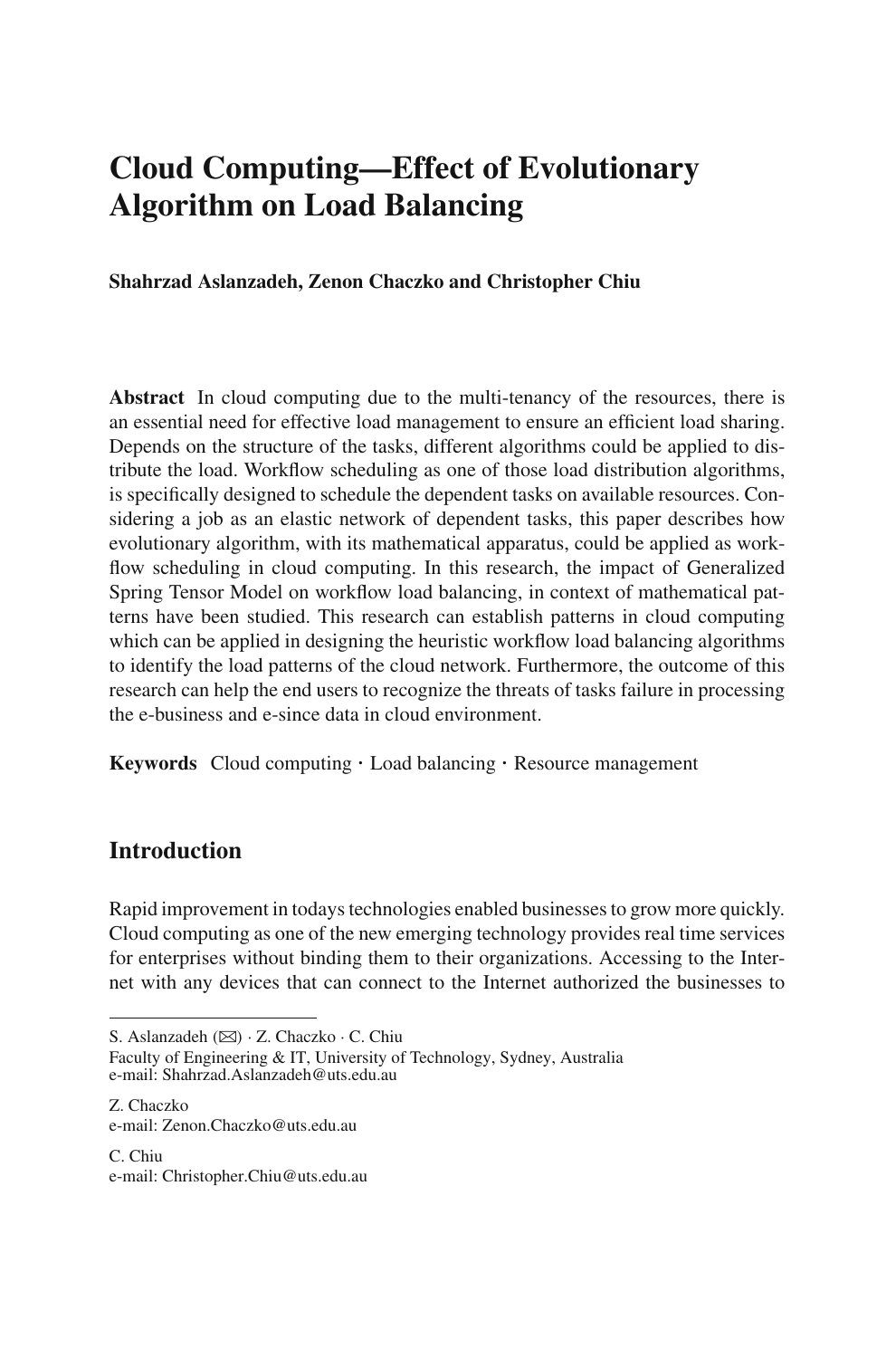access their information at any time [\[1](#page-7-0)]. As an example Dropbox is one of these popular services that will accredit the access to the information while it can be easy synchronized and updatable at anytime [\[2](#page-7-1)]. By applying the virtualization techniques, cloud providers can minimize the costs of resource management process. As Creeger [\[3\]](#page-7-2) highlights, cloud users can pay to access multiple resources at any time specially in peak hours, which will help them to grow more quickly, and rolling out among their competitors.

Cloud computing isthe enhanced generation of grid computing.Itrefersto clusters of computers with the ability of dynamic provisioning in geographically distributed networks which is customisable on users requirements. Despite of the mentioned characteristics, cloud computing has one more advantages over grid computing. The ability of virtualization enables elasticity and scalability in cloud computing which can be considered as prominence of that over grid computing. Therefore according to virtualization concept, cloud computing can be explained as the collaboration of scalable and elastic virtualized resources that can be provisioned dynamically over the internet. Moreover cloud computing was named as utility computing. Cloud computing can offer variety of services on infrastructure, platform and software. It can bring profits for businesses by saving more money on their IT infrastructures. Cloud computing is a fifth utility after water, gas, electricity and telephone. It allows users to use its services according to their demands and without any constraint [\[4](#page-7-3)].

The overall aim of this research is to visualize the magnitude and direction of the load between workflow tasks and jobs in cloud computing. The visualization will mainly help in monitoring the cloud load to increase the availability of the resources while minimizing the response time. Moreover the visualization will be useful in terms of identifying the anomalies and threats in workflow applications which will lead to effective decision making.

In thisresearch a Evolutionary workflow scheduling algorithmwill be investigated to identify the load patterns within cloud network. The patterns to be investigated shall highlight the interconnectivity between tasks and jobs and shall enhance the recovery plan upon failure.

Reviewing the literature variety of load balancing algorithms have been proposed to balance the load in cloud computing by representing the static and dynamic movement of the tasks. But still there is a shortage of effective visualization tool to capture the anticipatory behaviour of the workflow tasks which can project the interactions and dependencies between workflow tasks.

## **Load Balancing in Cloud Computing**

Cloud computing is composed of several different resources, interconnected to each other to form a network or a grid. These resources should be flexible and dynamic in terms of usage and allocations. In cloud computing, load balancing is one of the major techniques that has a dramatic impact on resource availability. The term availability, was always amain concern in cloud- computing. Fundamentally, availability explains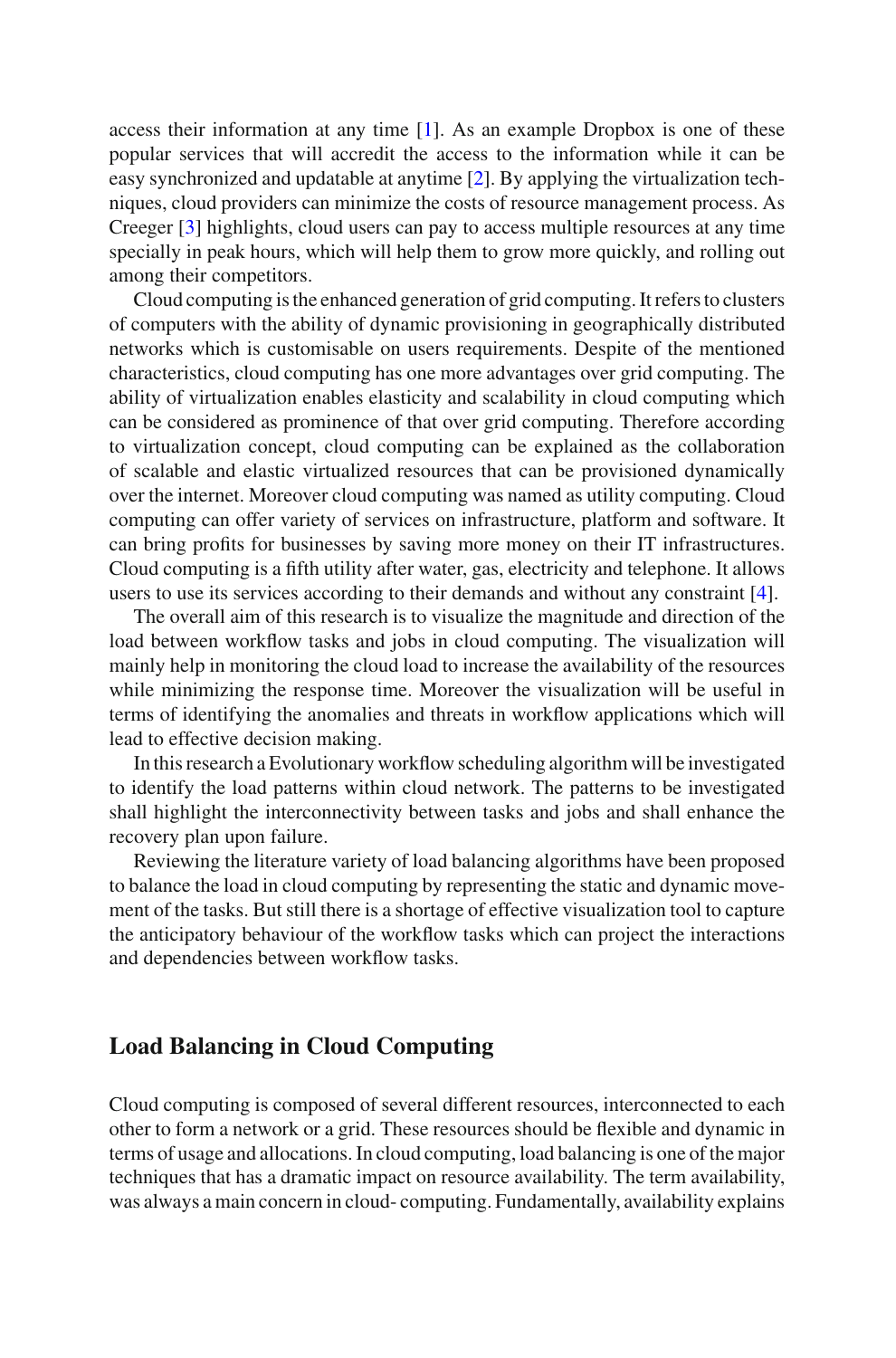the ubiquitousness of the network information in case of resource scaling. Load balancing could be illustrated, as proper strategy for task scheduling that will lead to balanced load distribution in cloud networks. It is an important key to improve the network performance. Moreover load balancing algorithm can minimize the response time while utilizing the resource usage. The lack of proper load management can create traffics due to the long waiting time for accessing the resources. Today most of the cloud vendors are trying to use automated load balancer to enable the users, scale the numbers of their resources automatically. Promoting the availability and performance of the cloud system highlights the main goal of the automated load balancers. To design an effective load balancing algorithm, Dillon [\[5\]](#page-7-4) suggested the following strategies:

- Load balancing algorithm should be smart enough to make load balancing decisions in a right time;
- Depends on behaviour of the application load balancer should be able to gather the information locally and globally;
- Load balancer should be designed in a centralized or distributed pattern. If the load balancer is centralized then there is a less opportunity for scalability purposes;
- Local load balancers are costing less, but the information provided by global load balancer is more accurate.

Reviewing the literature, different load balancing algorithms have been proposed to utilize the available resources. Efficient load balancing algorithm should be robust, and simple enough to be compatible with variety types of applications. The following points are defining a standard framework to design an effective load balancing algorithm  $[5]$  $[5]$ :

- *Complexity*: The algorithm should not be too complex as complexity will add more overhead on the system;
- *Scalability*: The algorithm should be scalable enough to manage all the existing services, if the network scaled up/down;
- *Fault tolerance*: The algorithm should be able to manage the load, even if any failure occurs in the network;
- *Performance and makespan*: The load balancing should be able to optimize the response time to enhance performance.

Load balancing methodologies are categorised into two main groups:

- 1. Static load balancing This method is mainly designed for homogenous and stable environments. Static load balancing algorithm cannot handle the dynamic load changes and thats why it cannot be used in real time systems.
- 2. Dynamic load balancing With this algorithm load balancer will manage the load dynamically at the run time. These algorithms are more flexible and will consider different attributes of the system before managing the load. Each of the static or dynamic algorithms could be divided into 4 different categories:
	- a. *Centralized versus Distributed*: In centralized model, scheduler has information about all the resources. In this model generally there is more controlling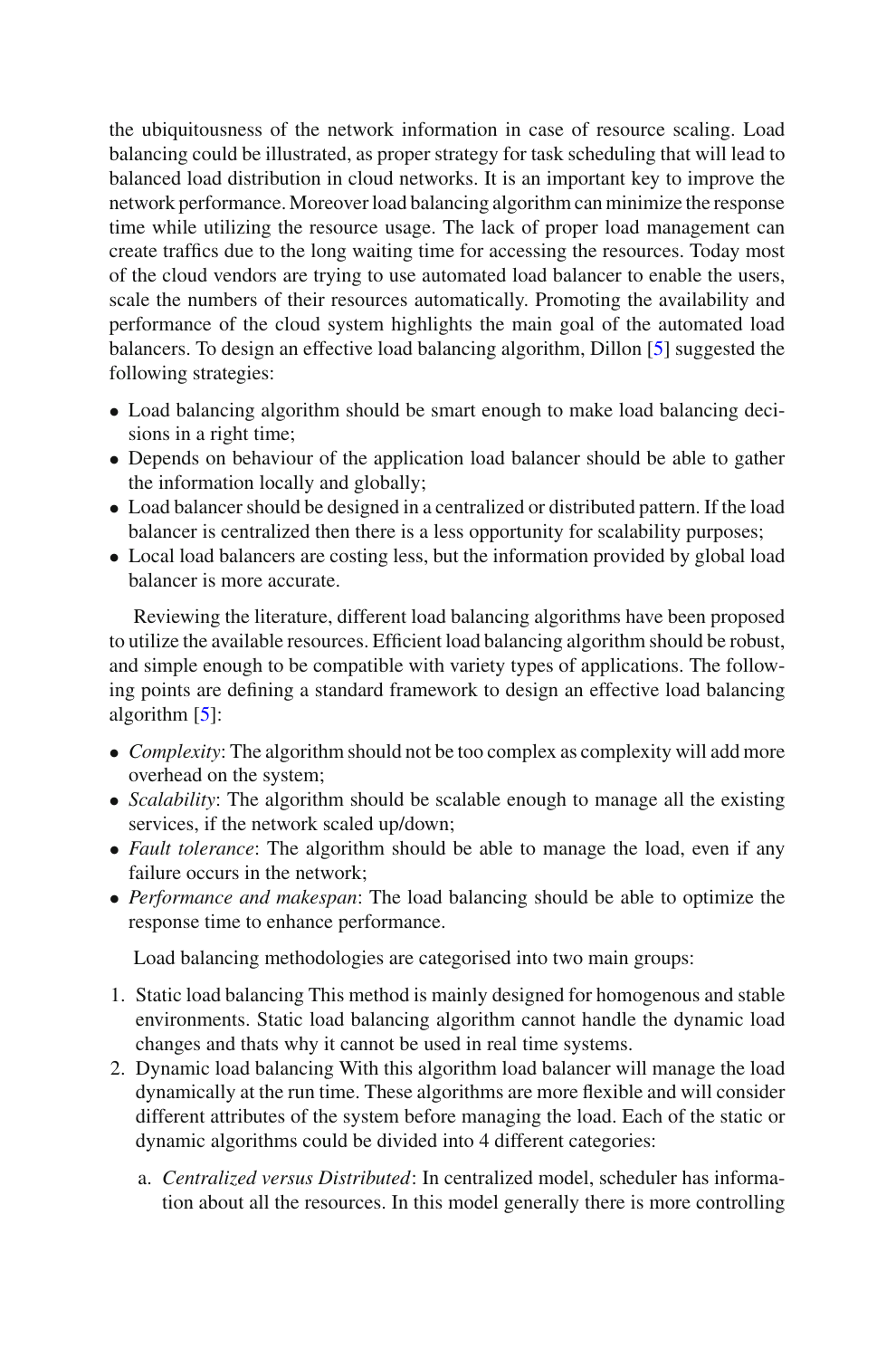over the resources and the implementation is much easier. However, in case of scalability and fault tolerance, centralized load balancing is not fully efficient. In distributed load balancing, there is no central controller for monitoring the nodes. Multiple schedulers can be used to help in scheduling the tasks. Distributed load balancing is suitable for scalable networks and it will support elasticity.

- b. *Preemptive algorithm versus non-preemptive*: Preemetive algorithm will allow jobs to be interrupted. As an example, if a low priority job changes to be a high priority job, then preemetive algorithm could be so practical. On the other hands, in non-preemtive task scheduling methods, no interruption is allowed until all the scheduled processes are completed.
- c. *Mediate versus batch mode*: In immediate mode, jobs will be assigned as soon as they arrive. So there is no waiting time for them. In batch mode, jobs will be grouped base on mapping criteria then each group will be assigned to proper resources for processing.
- d. *Independent versus workflow*: Workflow tasks are describing the tasks with some sort of dependencies. As an example finishing time of one task can be the start time of the other tasks. Most of the workflow tasks are represented with DAG graphs or Petri nets, and other language modelling tools such as XPDL and XML. On the other hand with independent scheduling approach, tasks could be assigned independently without considering the prerequisites for implementing a specific task.

Therfore we can summarise the load balancing benefits as follows:

- Load will be distributed evenly
- Processing time will be minimized
- Resource utilization will be maximized
- Availability of the system will be increased
- Performance will improve
- Resource will be more utilized
- Resource consumption will be minimized

Considering the benefits of the load balancing, there are some challenges that need to be addressed within load balancing concept.

Throughput Most of the loads balancing algorithms are trying to complete the highest numbers of tasks in given period of time. High throughput is an essential component to ensure the better performance of the system.

Response time The time that the load balancer needs to assign the tasks on available resources, for smaller response time, the performance is higher.

Overhead For each load balancing algorithm there is an associated overhead which is created by the process communications, tasks allocation and processor operation. The large overhead can impact the performance of the system.

Fault tolerance The load balancing algorithm should be able to find any node failure while allocating the tasks on available resources. Scalability As one of the specification of the cloud computing is related to its scalability, therefore each of the load balancing algorithm should be able to scale updown base on the status of the network.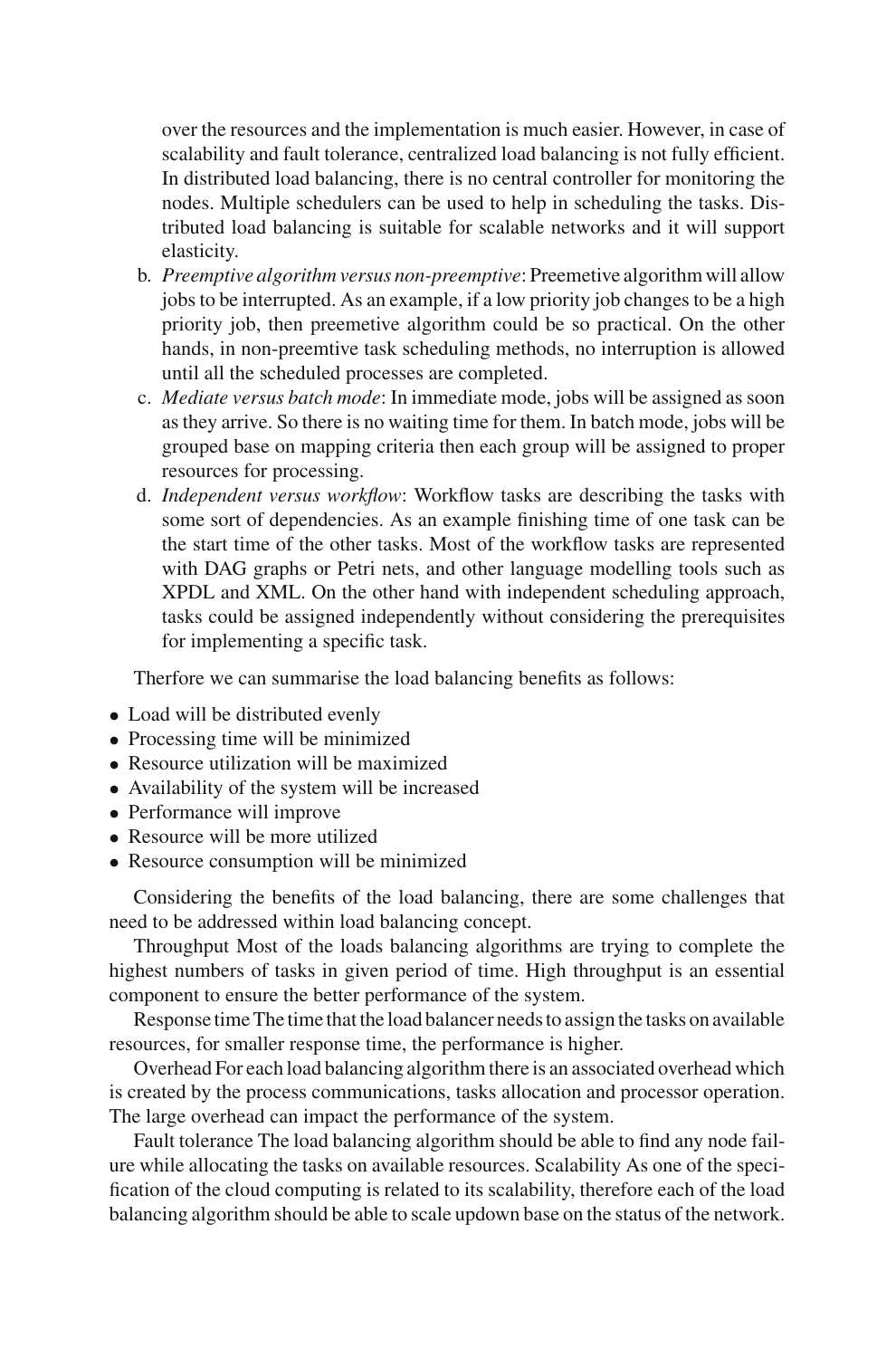# **Proposition of Evolutionary Algorithms in Cloud Computing**

## *Elastic Workflow Scheduling Model*

Elasticity could be highlighted as one of the main characteristics of the cloud. In load balancing, elasticity could be explained as the ability of the system to allocate and reallocate the resources dynamically. Similarly in workflow load scheduling, elasticity could be interpreted in context of resource allocations for dependent tasks. In our proposed workflow load balancing, inspired from Fig. [16.1,](#page-4-0) tasks could be seen as an elastic network of mass spring model, in which each task is connected to its dependent with a spring. The rigidity of the springs will capture a standard pattern that could explain the impact of the task dependencies level on load balancing [\[6](#page-8-0)]. Hooks law, advised in 17th century by Robert Hook, elaborates that the expansion of a spring is proportional with the force that was imposed on it. The constant factor *K* highlights the elasticity ratio of the materials. In Hooks law elasticity is referring to the ability of the elastic body to return to its original status, after it was bent, stretched or squeezed [\[7\]](#page-8-1). If force is greater than the elasticity limitation of the material, it will cause a permanent deformation. Figure [16.2](#page-4-1) is illustrating the spring behavior under force [\[8\]](#page-8-2).

<span id="page-4-0"></span>**Fig. 16.1** Network of mass spring model

<span id="page-4-1"></span>

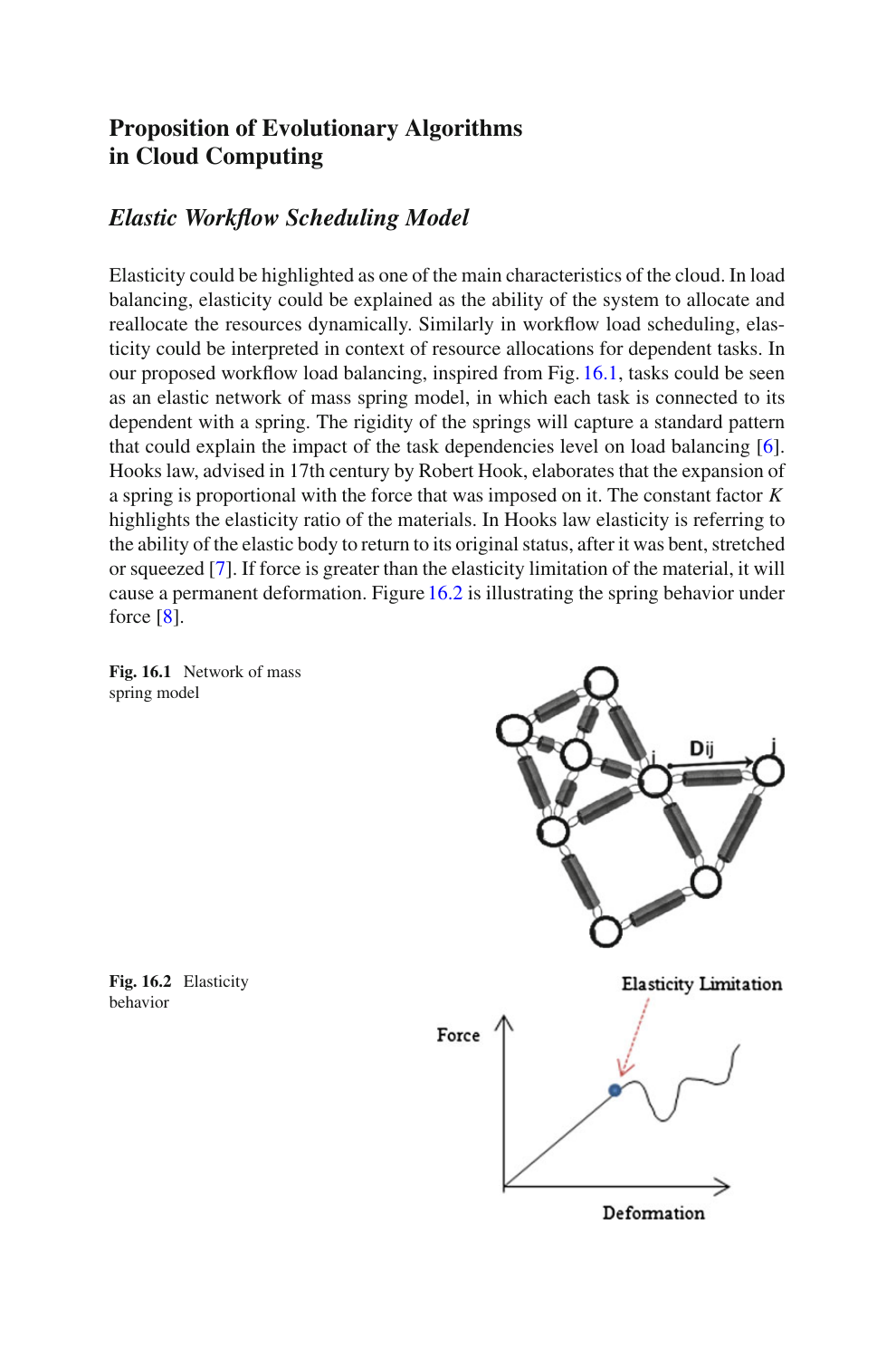### *Generalized Spring Tensor Model in Cloud Computing*

Various computational algorithms have been suggested to analyze the dynamics and complexity of the cloud. Among these algorithms, Coarse-gained algorithms could be highlighted as one of the important methods, developed to study the complication of the elastic networks. Elastic Network Model (ENM) is one of the coarse-gained models that particularly used in science to study the fluctuation and magnitudes of the proteins movement. Anisotropic network model (ANM) and Gaussian Network Model (GNM) are two different types of ENM algorithm [\[9](#page-8-3), [10\]](#page-8-4). GNM is designed to analyze the B-factor values in network of proteins. B-Factor explains the protein dynamics by reflecting the magnitude of the protein fluctuation in related position. Moreover the fluctuation of the atoms is considered as Gaussian distributed along X, Y, and Z vector [\[10\]](#page-8-4). Furthermore, ANM model is able to evaluate the direction of the fluctuation in network of elastic nodes. In contrast with GNM model, ANM cannot explore the magnitude of the proteins fluctuations. In theory, ANM is complying with Generalized Hooks law which is featuring the relation between the stress and strain in 3 dimensions. Based on Hooks principal, imposing force *P* can cause deformation on elastic bodies. Inspiring from Hooks law, ANM removed the required energy minimization, and proposed a simpler version of Hooks law which could calculate the fluctuation direction of the load. As the fluctuation in this case is only limited to longitude axis of nodes *i* and *j*, therefore the magnitude of this fluctuation is senseless [\[11\]](#page-8-5). To overcome the above mentioned limitations of ANM and GNM algorithms, generalized spring tensor (STeM) was considered by Bahar [\[9](#page-8-3)] who explored the fluctuation and direction of the proteins simultaneously. Using Go-like algorithm as the potential model, Generalized spring tensor (STeM), a coarse-gained algorithm, is able to manage the network complexity by analyzing the magnitude and direction of the load [\[6](#page-8-0)]. In this model the interaction between two nodes *i* and *j* will be investigated but not in a linear structure. Next stage explains the mathematical apparatus of the STeM algorithm in more details.

### *STeM Algorithm and Workflow Load Balancing*

Using STeM algorithm, the proposed workflow load balancing will highlight the direction and magnitude of the load fluctuations in cloud network. To manage the load efficiently the dependency ratio of the tasks, which wasillustrated by the rigidity of the springs should be defined. Figure [16.3](#page-6-0) is modeling two dependent tasks of *i* and *j* in 3D environment, where  $D_i = (x_i, y_i, z_i)$  and  $D_j = (x_i, y_i, z_i)$  are the positions of *i* and *j* in 3 Dimensions. Based on Hookeans principal, Force *P* could move an elastic body from its relaxed position by the value of *d* to the new state. The transition between original state and the new state could be impacted by constant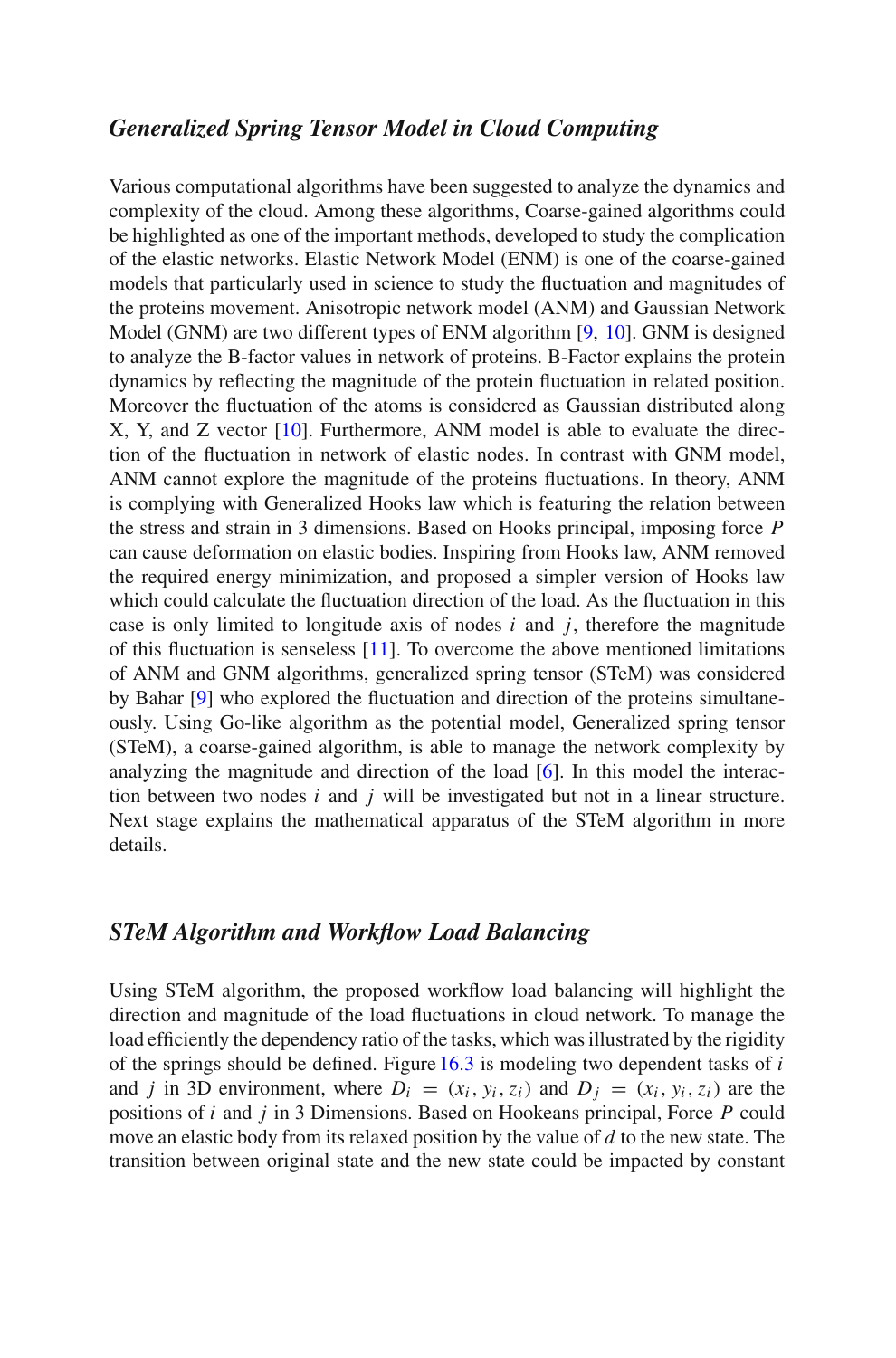<span id="page-6-0"></span>**Fig. 16.3** Mass spring network



factor *k*. Based on the quality of the elastic body, the force could cause shearing, stretching or compression. According to Eq. [16.1](#page-6-1) for some elastic bodies, if the directions of the stress and the strain are the same, then the magnitude of the force will be proportional [\[11](#page-8-5), [12](#page-8-6)].

<span id="page-6-2"></span><span id="page-6-1"></span>
$$
P = kd \tag{16.1}
$$

However, if the force and displacement are not in a same direction the relation between stress and strain could be explained as Eq. [16.2:](#page-6-2)

$$
P = k(\alpha d_1 + \beta d_2) \tag{16.2}
$$

*K* is a second order tensor and  $\alpha$  and  $\beta$  are real numbers with shifting values. Hooks law could also connect the stress and strain in three dimensional objects. In this sense, *k* could be explained as a  $3 \times 3$  matrix that will be multiplied by movement of *d* in three dimensions to represent the applied force [\[13,](#page-8-7) [14](#page-8-8)]. Therefore the force vector will be depicted by Eqs. [16.3](#page-6-3) and [16.4.](#page-6-4)

<span id="page-6-4"></span><span id="page-6-3"></span>
$$
p = \begin{bmatrix} k_{11} & k_{12} & k_{13} \\ k_{21} & k_{22} & k_{23} \\ k_{31} & k_{32} & k_{33} \end{bmatrix} \times \begin{bmatrix} d_1 \\ d_2 \\ d_3 \end{bmatrix}
$$
 (16.3)

$$
p_i = k_{i1}d_1 + k_{i2}d_2 + k_{i2}d_2 = \sum_{i=1}^{3} k_{ij}d_j
$$
 (16.4)

Adhering to the same principal, and inspiring from Go-Like model, STeM algorithm, will use Hessian matrix, which is composed of four  $3 \times 3$  matrices. These matrices are resulted from contribution of bond bending, angel, torsional and non-local interaction between dependent task. Each of these hessian matrices could be calculated with Eq. [16.5.](#page-7-5)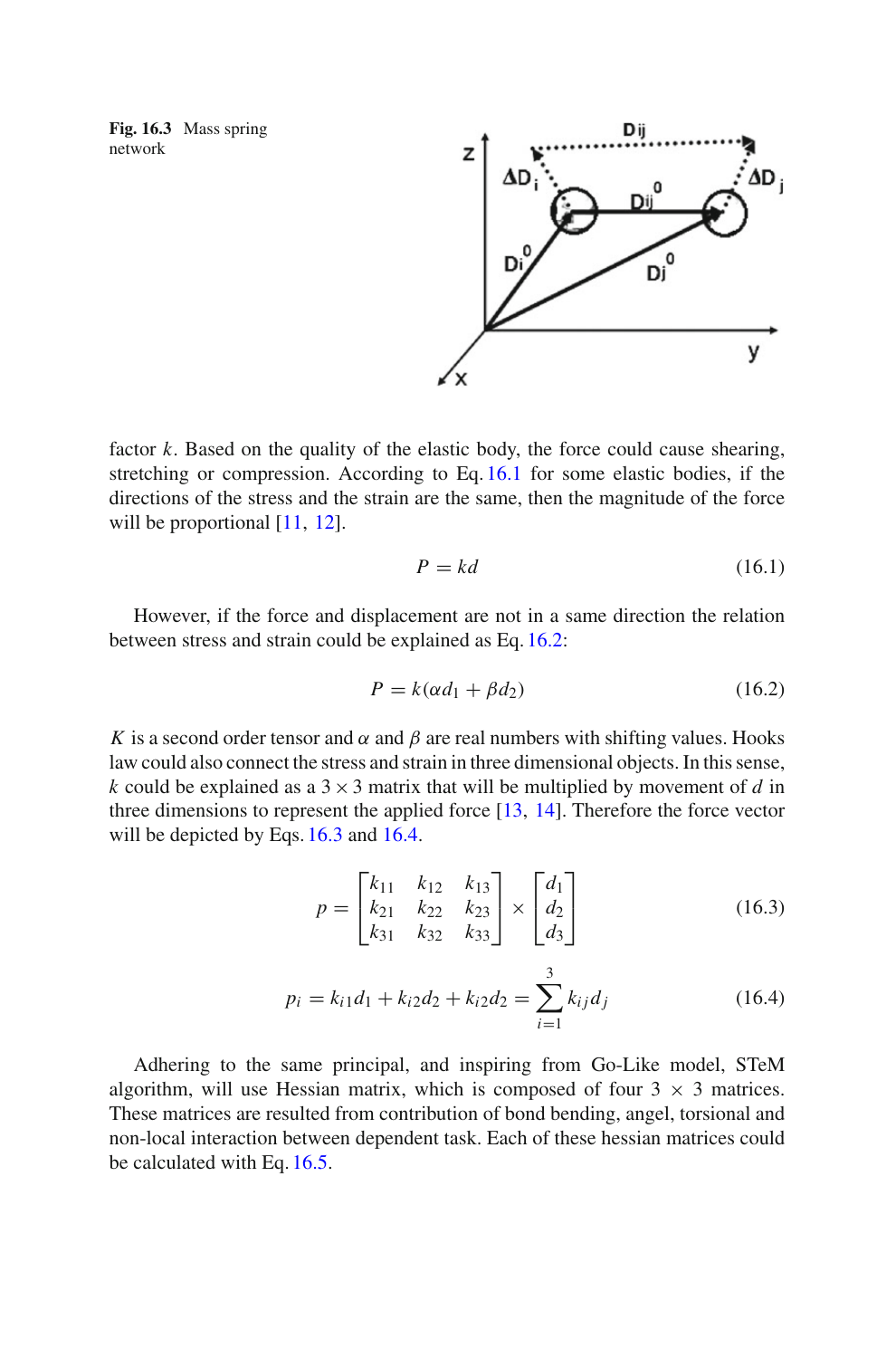<span id="page-7-5"></span>
$$
H_{ij} = \begin{bmatrix} \frac{\partial^2 v_{1,(r,r_0)}}{\partial X i \partial X j} & \frac{\partial^2 v_{1,(r,r_0)}}{\partial X i \partial Y j} & \frac{\partial^2 v_{1,(r,r_0)}}{\partial X i \partial X j} \\ \frac{\partial^2 v_{1,(r,r_0)}}{\partial Y i \partial X j} & \frac{\partial^2 v_{1,(r,r_0)}}{\partial Y i \partial Y j} & \frac{\partial^2 v_{1,(r,r_0)}}{\partial Y i \partial Z j} \\ \frac{\partial^2 v_{1,(r,r_0)}}{\partial Z i \partial X j} & \frac{\partial^2 v_{1,(r,r_0)}}{\partial Z i \partial Y j} & \frac{\partial^2 v_{1,(r,r_0)}}{\partial Z i \partial Z j} \end{bmatrix}
$$
(16.5)

By combining the value of the four matrices, Eq. [16.6](#page-7-6) is showing the potential correlation between two nodes:

<span id="page-7-6"></span>
$$
(\Delta r_i) \cdot (\Delta r_i) = \frac{3k_\beta T}{\gamma} (H_{3i-2,3j-2}^\mathsf{T} + H_{3i-1,3j-1}^\mathsf{T} + H_{3i,3j}^\mathsf{T}) \tag{16.6}
$$

As a future work, by using the correlation result of dependent tasks formulated in Matlab, we will highlight the areas with high dependencies percentage. This pattern could be used to predict better resource management plan and performance enhancement in cloud.

#### **Conclusion and Future Work**

This paper is proposing a new workflow load balancing algorithm that could be used in an elastic cloud. STeM algorithm has been suggested asthe potential algorithm that could improve the load management by explaining the magnitude and direction of the fluctuation between dependent tasks. The model will help finding the level of the dependencies between each task by acknowledging the magnitude and direction of the load. Considering the behavior of the depended tasks, this approach will explain a pattern for managing the load balancing more efficiently. The expected benefits of the proposed algorithm will improve load balancing technique which could result in better performance rate. Moreover as the pattern will define the level of the tasks dependencies, a better fault tolerance and risk management could be predictable.

## **References**

- <span id="page-7-0"></span>1. Khiyaita, A., Zbakh, M., El Bakkali, H., El Kettani, D.: Load balancing cloud computing: state of art. In: Network Security and Systems (JNS2), pp. 106–109 (2012)
- <span id="page-7-1"></span>2. Sawant, S.: A genetic algorithm scheduling approach for virtual machine resources in a cloud computing environment (2011)
- <span id="page-7-2"></span>3. Vöckler, J.-S., Juve, G., Deelman, E., Rynge, M., Berriman, B.: Experiences using cloud computing for a scientific workflow application. Condor **300**, 15–24 (2011)
- <span id="page-7-3"></span>4. Zhang, C., De Sterck, H., Jaatun, M., Zhao, G., Rong, C.: CloudWF: a computational workflow system for clouds based on Hadoop. Cloud Comput. **5931**, 393–404 (2009)
- <span id="page-7-4"></span>5. Galante, G., de Bona, L.C.E.: A survey on cloud computing elasticity. In: IEEE Fifth International Conference on Utility and Cloud Computing (UCC), pp. 263–270 (2012)